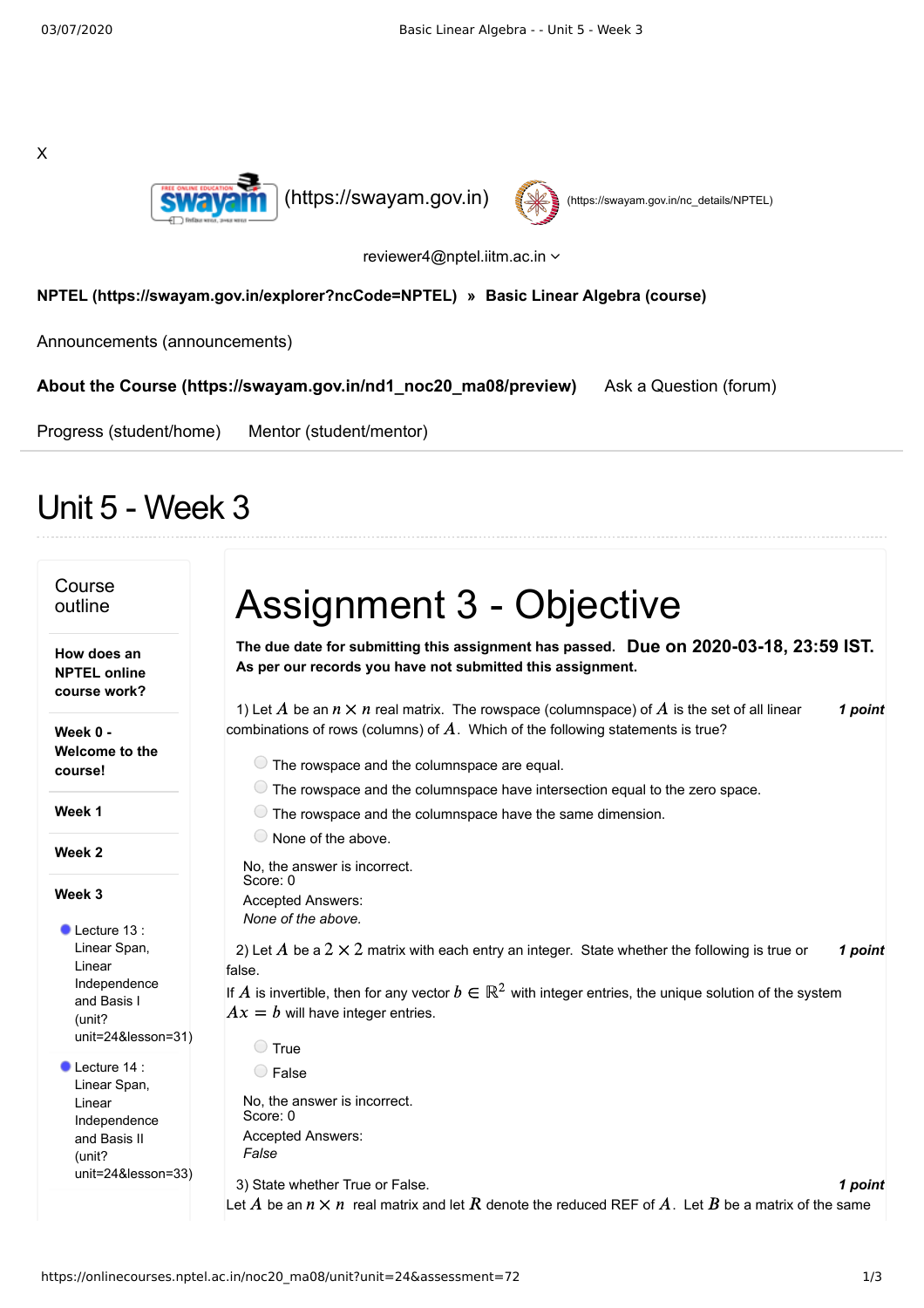Lecture 15: Linear Span, Linear Independence and Basis III (unit? [unit=24&lesson=34\)](https://onlinecourses.nptel.ac.in/noc20_ma08/unit?unit=24&lesson=34) Lecture 16 : Row Space, Column Space, Rank-Nullity Theorem I (unit? [unit=24&lesson=35\)](https://onlinecourses.nptel.ac.in/noc20_ma08/unit?unit=24&lesson=35) Lecture 17: Row Space, Column Space, Rank-Nullity Theorem II (unit? [unit=24&lesson=36\)](https://onlinecourses.nptel.ac.in/noc20_ma08/unit?unit=24&lesson=36) Lecture 18: Row Space, Column Space, Rank-Nullity Theorem III (unit? [unit=24&lesson=37\)](https://onlinecourses.nptel.ac.in/noc20_ma08/unit?unit=24&lesson=37) **Quiz : Assignment 3 - Objective [\(assessment?](https://onlinecourses.nptel.ac.in/noc20_ma08/assessment?name=72) name=72)** Assignment 3 - Subjective [\(/noc20\\_ma08/subjective?](https://onlinecourses.nptel.ac.in/noc20_ma08/subjective?name=73) 4) *1 point* State whether True of False. 5) *1 point* State whether True or False. size as  $A$ , formed by taking abasis rows of the rowspace of  $A$  and additional zero rows, if necessary. Then the reduced REF of  $\overline{B}$  is also  $\overline{R}$ .  $\bigcirc$  True False No, the answer is incorrect. Score: 0 Accepted Answers: *True* The zero matrix of any order is in reduced REF. **O** True False No, the answer is incorrect. Score: 0 Accepted Answers: *True* If  $\overline{A}$  is a square matrix with real entries such that the rowspace and columnspace of  $\overline{A}$  are equal, then  $\overline{A}$  has full rank. **O** True False No, the answer is incorrect. Score: 0 Accepted Answers: *False*

name=73) Weekly Feedback (unit? [unit=24&lesson=76\)](https://onlinecourses.nptel.ac.in/noc20_ma08/unit?unit=24&lesson=76)

Download Videos (unit? [unit=24&lesson=84\)](https://onlinecourses.nptel.ac.in/noc20_ma08/unit?unit=24&lesson=84)

Assignment 3 - Subjective: Solutions (unit? [unit=24&lesson=100\)](https://onlinecourses.nptel.ac.in/noc20_ma08/unit?unit=24&lesson=100)

**Week 4**

**Week 5**

**Week 6**

**Week 7**

**Week 8**